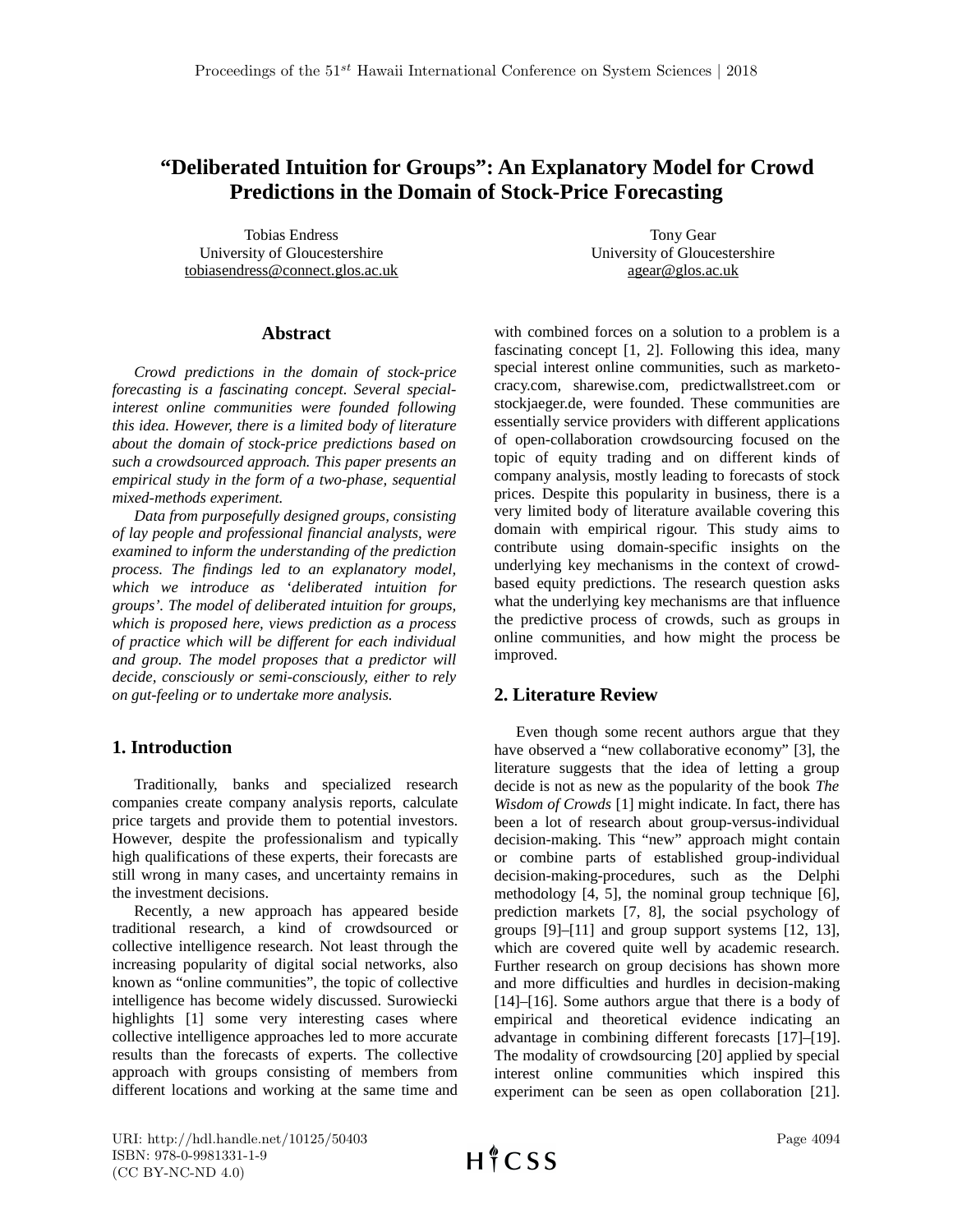Aside from the aggregation algorithm, expertise and cognition were found to influence the prediction process [22]–[24]. Numerous authors work to enhance the concept of crowd wisdom [20], [25]–[27]. However, there is a limited body of literature about the domain of stock price predictions based on a crowdsourced approach. While it seems to be a popular claim that the "wisdom of the crowds" is applied in the context of open collaboration equity predictions [28]– [30], it might be questionable that the approach of crowedsourced equity predictions is an application of the very specific phenomenon called "crowd wisdom" [31] or collective intelligence [32]. One key paper in the domain of stock-price predictions was presented by Kaplan [33]. He described the design and the first tests of a prototype system that was supposed to create stock trading recommendations based on input from a crowd. He claimed that "there is a growing body of evidence that the key to forecasting the stock market lies neither in value analysis nor in technical analysis. Rather, investor psychology seems to be the critical factor" [33, p. 1]. In 1936, Keynes had already stated that many professional investors did not determine the proper value of an investment, but anticipated how the crowd of investors might act during optimistic periods in so-called bull markets, with their expectations and hopes being 'castles in the air'. To be successful, an investor only has to buy before the crowd builds the castle too high [34]. There are several models in place to explain investor psychology, such as the "prospect theory" [35] or the "behavioural model of rational choice" [36], [37]. Simon's model takes into consideration that access to information and the computational capacities of man are limited

It might be true that forecasting "is a skill that can be cultivated" [38, p. 4]. However, it is certainly not an easy exercise to promote such cultivation. The literature suggests that one important factor is to understand the underlying role of intuition in the process [39].

# **3. The Assessment of Equity Predictions in Online Communities**

Many special interest communities focus on decision-making, using a remote group process to create equity price predictions, but the literature review suggested that so far no academic evaluation of when or if this practice is effective has been conducted. This study assesses the practice in terms of the conditions that may enable it to outperform equity research experts. The aim of this two-phase, sequential mixedmethods study is to develop an explanatory schema and create a theory to begin understanding why and when it happens.

# **3.1. Methodology and Methods**

This research project is based on empirical data and appropriate methods [40]. The data for this research were gathered primarily from two sources: a controlled experiment and interviews.

In existing stock trading communities on the Internet, the data availability and their quality might not be reliable. For this reason, a field-based experiment was conducted in a defined and controlled environment. Financial analysts and a group of lay people using a defined process (e-Delphi) generated the data needed. The field experiment was conducted following an e-Delphi approach as a simple variation a crowdsourcing modality in open collaboration. Every e-Delphi cycle in this experiment consisted of a first round for data collection. These data were compiled and distributed among the panel. In a second round, participants were allowed to give different answers in respect to the feedback they got from the group's decision in the first round.

The design and approach of the main experiment was similar in principle to the design of a preceding pilot run. The pilot run allowed the improvement of the process and structure of the main experiment. The main experiment was conducted using a larger sample, a longer period, more shares and a wider range of different group designs, including setups where the members of the crowd never interacted with each other and more collaborative approaches with feedback loops. The main run was performed with 59 participants distributed in five groups:

- The analyst group (AG), with a group size of 5 participants.
- The e-Delphi group (EDG), with a group size of 21 participants (lay person).
- The interactive group (IG), with a group size of 7 participants (lay person).
- The non-feedback group (NFG), with a group size of 21 participants (lay person).
- The professional investors group (PG), with a group size of 5 participants.

Financial professionals who were not investment experts, including regular bank clerks, insurance brokers etc., were excluded from the sampling, because they are an indefinite middle-ground group. The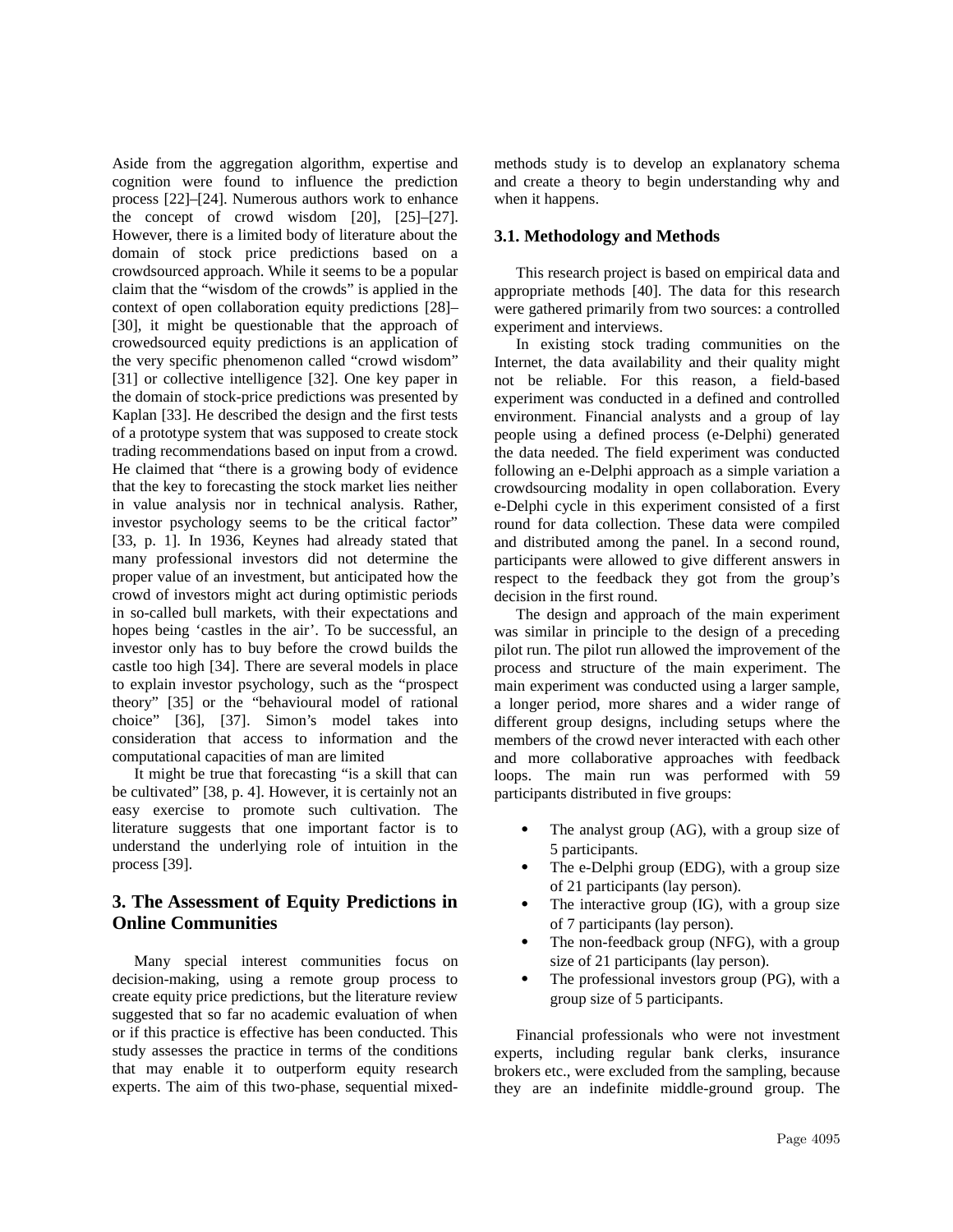primary data collection followed an adapted e-Delphi method. Each e-Delphi cycle in this experiment consisted of a first stage for data collection regarding predictions. These data were compiled and distributed back to the group. In a second round, participants could provide different responses; 10 cycles were conducted during the main experiment. The shares were selected from five different companies in different sectors and during 3 periods (1-week, 1-month, and 3-month predictions) to allow further differentiation. In all, the main experiment was set up to gather up to 17,700 individual judgements about equity predictions (i.e. 5,900 individual judgements about equity predictions for each period).

Data from financial analysts were used to compare the predictions from the groups with the actual results of share prices. All participants were individually assessed, including the determination of variables, such as age, gender, education level, profession and decision-making type (PID-score) [41] [41].

Additionally, all participants were interviewed in parallel to the e-Delphi rounds. The e-Delphi online questionnaire and the accompanying in-depth interviews included questions which aimed to identify patterns of information influence on the decisionmaking process of the individuals and groups. Eventually, this contributed towards crowd science backed by a domain-specific empirical research in the area of equity predictions based on an open collaboration crowdsourcing approach.

#### **3.2. Data and Analysis**

A quantitative data analysis was conducted using a sequential approach. The first step was to use a univariate analysis. In the second step, a multi-criteria analysis and data reduction techniques were applied (with SPSS and Excel). Both approaches aimed to support an understanding of the factors that influence the decision-making process and forecast quality. The absolute performance of the aggregated predictions from lay groups (52% correct predictions, see Table 1) was slightly above the value of 50% correct predictions, which would be the expected value with a purely random distribution (correct/wrong in the ratio 1:1). However, this outperformance is not significant (Chi-square 0.688; *p-value =* 0.406).

| Table 1. Tiggregated 1 redictive Tiecardey |              |        |  |  |  |  |
|--------------------------------------------|--------------|--------|--|--|--|--|
|                                            | Sum (All Lay |        |  |  |  |  |
|                                            | Groups)      | Expert |  |  |  |  |
| Correct                                    | 407          | 54     |  |  |  |  |
| Wrong                                      | 403          | 36     |  |  |  |  |
| Excluded                                   | 60           | 10     |  |  |  |  |
| Correct (%)                                | 52.0%        | 63.3%  |  |  |  |  |
| Wrong $(\%)$                               | 48.0%        | 36.7%  |  |  |  |  |

Table 1. *Aggregated Predictive Accuracy* 

Even though we made the assumption that the prediction accuracy might follow a purely random distribution, this assumption may not be correct. The data from the experiment also allowed relative comparisons between the different groups and group members. The relative performance on an aggregated level from the lay groups compared with the expert recommendation were significantly different. The predictions by financial analysts were significantly better than those by lay groups (Chi-square 10.55; *pvalue =* 0.001).

Table 2. *Aggregated 3-Month Main Run Predictions*

|                | AG | <b>EDG</b>                          | IG | <b>NFG</b> | PG | <b>Expert</b> |
|----------------|----|-------------------------------------|----|------------|----|---------------|
| Correct        | 41 | 70                                  | 42 | 59         | 62 | 60            |
| Wrong          | 46 | 27                                  | 51 | 37         | 22 | 30            |
| Exclu-<br>ded  | 3  | 3                                   | 7  | 4          | 16 | 10            |
| Correct<br>(%) |    | 47.1% 72.2% 45.2% 61.5% 73.8% 66.7% |    |            |    |               |
| Wrong<br>(%)   |    | 52.9% 27.8% 54.8% 38.5% 26.2% 33.3% |    |            |    |               |

The 3-month prediction results (at least in part) contradicted the suggestion that crowds of lay people predict shared price movements better than the experts (see Table 2). From 100 predictions (*m* = 100), the EDG had 70 (72.2%) correct predictions, and the financial AG had only 41 (47.1%) correct predictions; however, the IG had just 42 (45.2%) correct predictions, the NFG had 59 (61.1%) correct predictions and the single expert had 60 (66.7%) correct predictions. The best performance in the main run was from the PG, with a frequency of 62 (73.8%) correct predictions.

An analysis of the predictions to test the equality of group means (for groups with correct and incorrect predictions) with SPSS discriminant analysis tools indicated that some variables revealed significant differences between correct and wrong predictions, but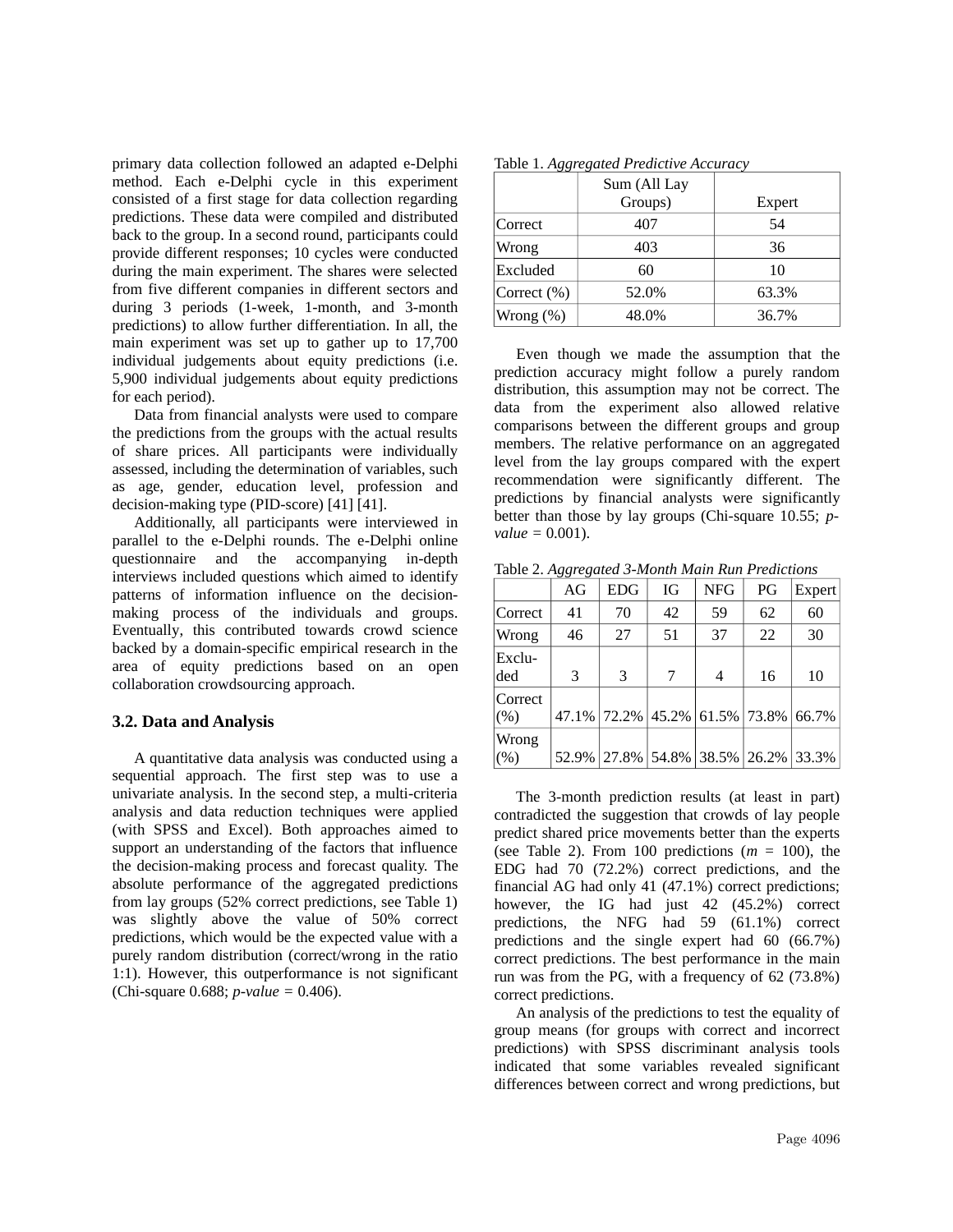there are also a number of variables with no significant differences. However, the explanatory power of the analysed variable assignment is limited (as it explains only a small percentage of the variability, from 15.1% for 1-week predictions and 20.5% for 1-month predictions to 29.8% for 3-month predictions).

#### **Information processing and prediction approach**

Further analysis of the participants' data provided during the survey to the question about the basis of their decision and influencing factors helped identify mechanisms and patterns. The data on the use of information sources and basis during information gathering, processing and prediction approach were different between participants.

The analysis of the data from the experiment showed that there were indeed a number of participants who appeared to be especially good at predicting stock prices, as compared with the average of other members of a given group, of which they are members. All participants were interviewed to gain a better understanding of the differences between the best and the less good participants. At first glance, it appears that the top predictors don't have a lot in common. However, an in depth-analysis reveals some striking patterns. A few variables have proven to be of significant importance. E.g. a test of the aggregated predictions grouped by gender suggests a highly significant correlation with a chi-square of 14.681 and *p-value* < 0.001. Apparently, female participants were significantly more accurate with their predictions in the experiment. Also, the predictions of people with a preference for both intuition and deliberation (PID-Splus) participants are apparently of significantly higher accuracy (see Table 3).

Table 3. *Comparison of predictions grouped by PID scale score*

| beare been e |           |               |      |      |            |
|--------------|-----------|---------------|------|------|------------|
|              |           |               |      |      | Percentage |
|              | Particip- |               |      |      | of correct |
|              | ants      | Correct Wrong |      | Sum  | answers    |
| PID-D        | 22        | 2610          | 2514 | 5124 | 50.9%      |
| PID-I        | 11        | 1320          | 1245 | 2565 | $51.5\%$   |
| PID-S        |           |               |      |      |            |
| minus        | 17        | 2098          | 1967 | 4065 | 51.6%      |
| PID-S        |           |               |      |      |            |
| plus         | 9         | 1082          | 883  | 1965 | 55.1%      |

The direct comparison of different decision type categories' (PID-scale) predictive qualities tested with results in a Chi-square: 10.084 and *p-value* = 0.018. It should also be noted that the top predictors had an

above-average education level (74.2% of the top predictors have an academic degree, compared with 67.8% of the overall participants).

In general, the data suggest that there are several variables, including participant characteristics and group designs, which have a significant impact on the quality of predictions.

#### **Are people who are interested in the stock market able to provide better predictions?**

The data from the experiment doesn't support the assumption that people who are interested in the stock market are able to provide better predictions. Participants who stated in the interviews that they had no or very little interest in stock markets had an average predictive accuracy of 51.5% ( $N = 24$ ), while participants who stated that they were interested in stock markets had an average predictive accuracy of 51.1% ( $N = 29$ ). Six participants did not answer the question; their average accuracy was 52.3%.

All the experts stated that they are interested in stock markets. An analysis excluding the experts shows that lay participants who stated in the interviews that they have no or very little interest in stock markets had an average predictive accuracy of  $51.5\%$  ( $N = 24$ ), while participants who stated that they are interested in stock markets had an average predictive accuracy of 50.0% ( $N = 19$ ).

This result suggests the conclusion that whether people are interested or not at all interested/show very little interest in the stock market has no impact on their ability to predict stock price movements. This finding is quite interesting in light of the idea that a driver for crowd intelligence is diversity in the group design. While self-selection might be an important factor in people's participation in Internet groups, there might be also a tendency for like-minded people to meet in these groups and create a reconfirmation of existing prejudice instead of an exchange of different opinions. In certain situations, it might be beneficial to the overall group decision-making to have people with different mindsets.

#### **Insight from the interview analysis**

The interview sessions were recorded, and the audio files were completely transcribed. All interviews were imported to MAXQDA, where all coding of the interviews was conducted. The codes were clustered in several categories to allow for a more systematic analysis. The categories used in the systematic qualitative interview analysis were inspired by Kuckartz's [42] proposed spectrum of categories, but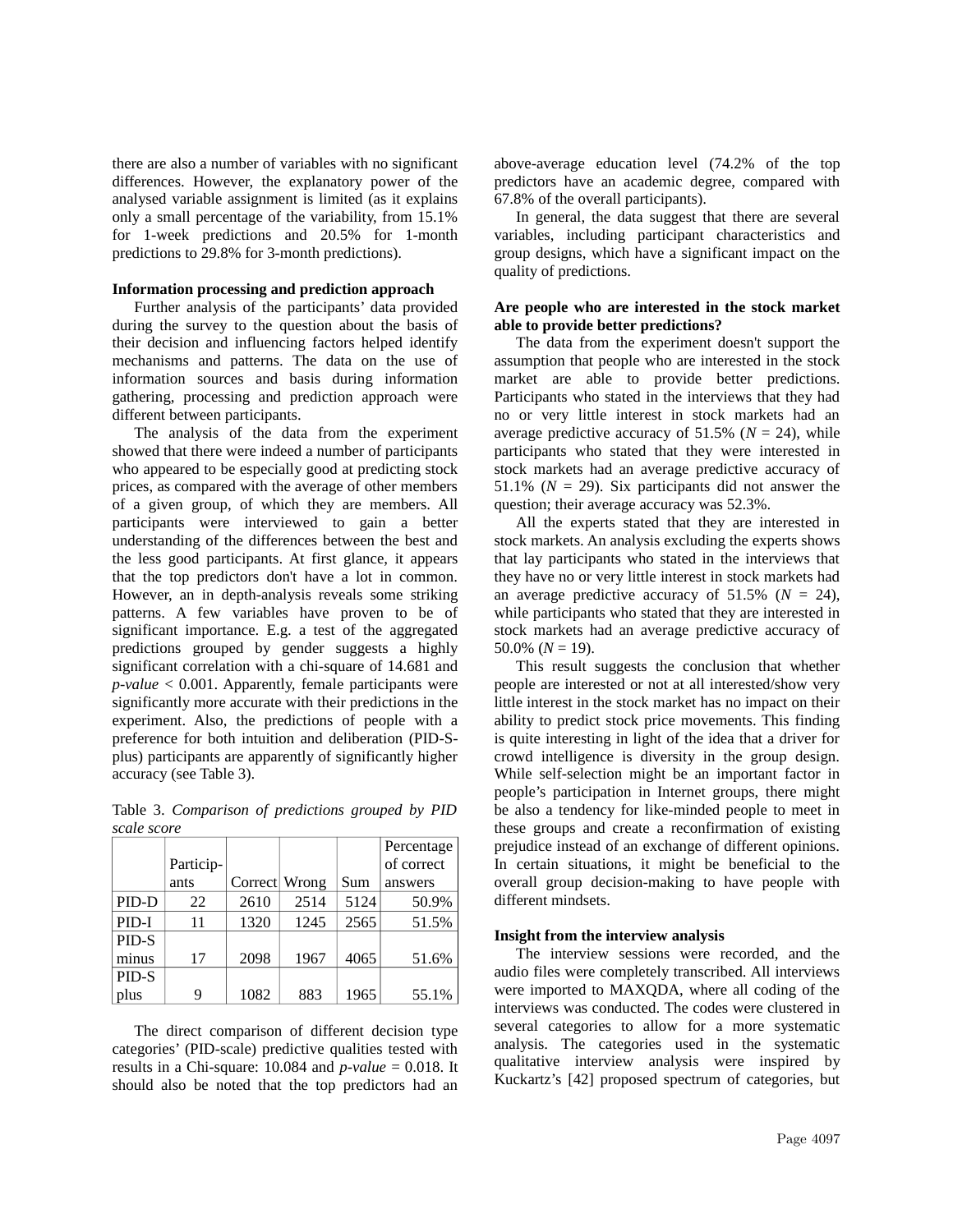the categories have been selected and adjusted to fit the research question.

In summary, the interview analysis revealed that it was equally difficult for good and poor predictors to answer. There was also no perceivable difference in the use of the Internet. All participants used the Internet at least on a daily basis. However, there are differences between the top and the worst predictors in other domains. It seems that for good predictors, the ideal is to make "rational" decisions. One of the top predictors even mentioned explicitly that he tries to be rational because "emotions are not good". All but one top predictor mentioned that they are interested in the stock market, while at least two of the poor predictors mentioned that they are not interested or have very little interest in this topic. A particularly striking difference is in the bases on which they make decisions: While poor predictors mentioned that they rely on news (and their gut feelings) to a large extent, there was a much more differentiated picture for the top predictors. The top predictors also emphasized slightly more that they were more sensitive to news related to companies in the experiment.

## **4. Conclusion**

The experiment provided a rich data set with qualitative and quantitative components [43]. The analysis of these data sets provided insights into the decision-making process and predictive qualities of stock-price predictions from online groups (to simulate crowd intelligence) and professional equity analysts. The research study indicated that equity predictions by Internet groups are not, per se, superior to predictions by professional equity analysts. However, in addition to the personal predisposition of the predictor, more factors contribute to good predictive quality. Superior predictions were observed from participants who used an approach which could be described as informed intuitive prediction. In-depth knowledge and training with deliberative forecasting methods, like formal prediction models and market experience, enhances predictive quality.

Even though no single factor makes a good predictor, it can be concluded that several variables impact the accuracy of stock-price predictions. The findings indicate also that intuition plays a significant role in the prediction process. It was found that



*Figure 1:* Deliberated Intuition Model for Groups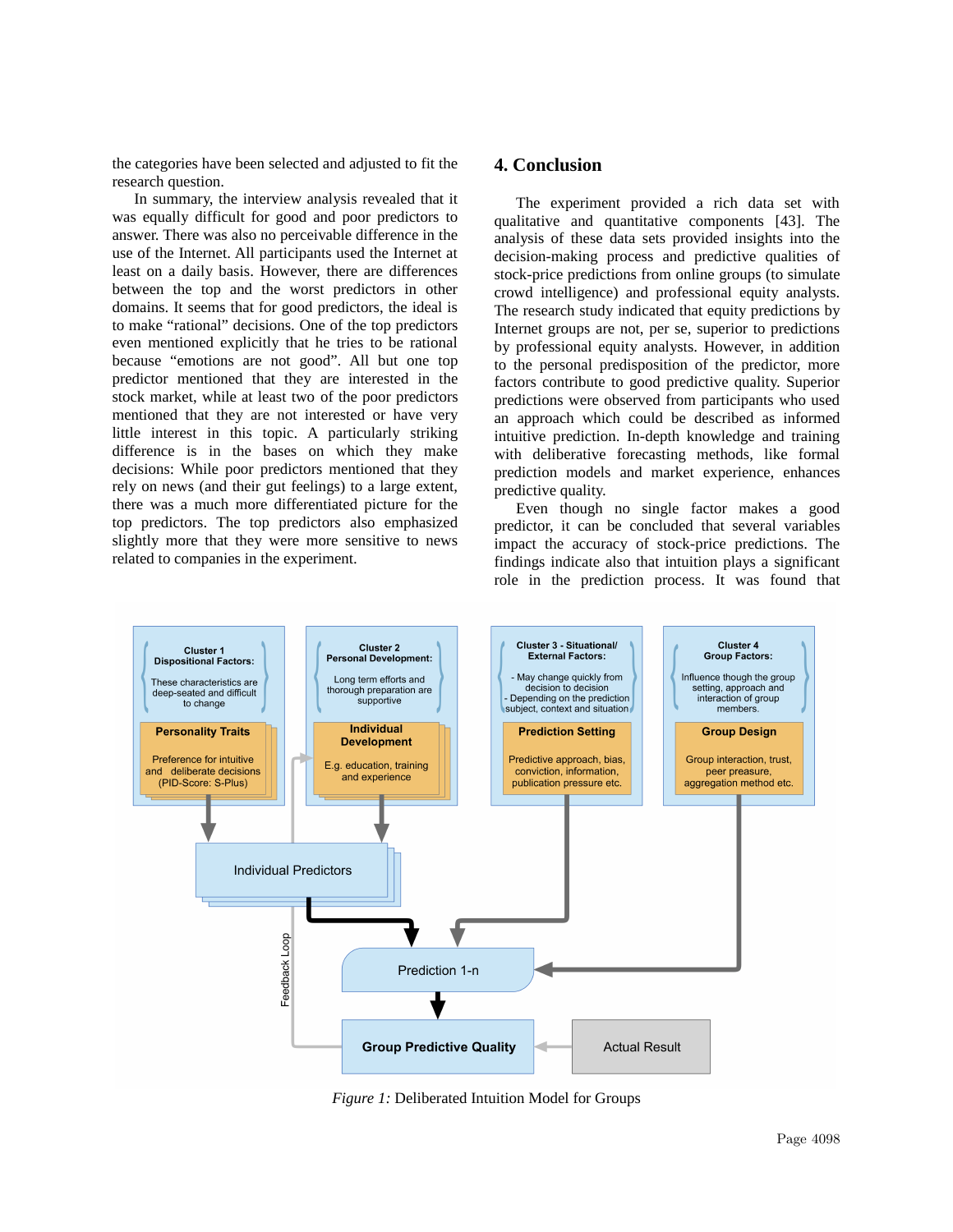particularly good predictors base their intuition on several factors—even including fundamental and macroeconomic considerations. Different variables in terms of the individual characteristics of the participants indicated a significant impact on the quality of equity predictions. These are in particular educational level, gender, decision-making type, but some relevant variables are also related to a particular prediction, such as confidence, upside or downside potential and decision-making approach. The findings led to an explanatory model, which we introduce as 'deliberated intuition' [43]. The model proposes that predictors will decide, consciously or semiconsciously, when they feel ready to rely on gut-feeling or to undertake more analysis. It suggests three clusters of antecedents of the quality of prediction and comprises the personality traits of the individual, their individual experience and training and the situation in terms of risk and social context. The concept of 'bounded rationality' [36] is compatible with 'deliberated intuition', implying that the decision to decide '*enough is enough'* will depend on personal traits and perceived risks coupled with social context, training and experience. The model of deliberated intuition for groups, which is proposed here, is an enhancement of this model and views prediction as a process of practice which will be different for each individual and group. It includes group factors, such as influence through the group setting, approach and the interaction of group members. Crucial factors include the discussed factors and group interaction [44], trust [45], [46], peer pressure [47] and aggregation methods [20]. The model proposes that a predictor will decide, consciously or semi-consciously, when they feel ready to rely on gut-feelings or to undertake more analysis. Generally, it appears to contribute to a good prediction to think about the problem in different ways and with various techniques.

The application of this 'deliberated intuition model for groups' has implications for the predictive quality of online or face-to-face groups making predictions. A careful group design with the consideration of the mix of personality traits and the training and experience of the participants might improve the predictive quality of group output. Further research is needed to identify the optimal design, size and composition of such groups. However, diversity in terms of intuition and deliberative perspectives within the group and a process that facilitates both perspectives being considered in the group decision-making process might be the key to reaching superior predictive quality (see Figure 1). Still, these findings are from an experiment

with a limited number of participants, and the study should be repeated with a larger sample size and in different settings. The next step should be purposeful sampling to allow for an in-depth assessment of the impact of the individual factors of Figure 1 and their interdependencies in a group setting.

The next steps include improving the reliability and usability of the deliberated intuition model for groups, conducting an experiment on a larger scale and experimenting with variations of group design and composition to identify those that are most effective. The deliberated intuition model for groups might also be useful for selecting members for crowds [48], [49]. Further research should also include variations in cultural context, investment instruments and market conditions, as well as the assessment of additional variables.

## **5. References**

- [1] J. Surowiecki, *The wisdom of crowds*, 1st Anchor books ed. New York: Anchor Books, 2005.
- [2] H. Rheingold, *The virtual community : homesteading on the electronic frontier*. Reading, Mass.: Addison-Wesley Pub. Co., 1993.
- [3] R. Chase, *Peers Inc: how people and platforms are inventing the collaborative economy and reinventing capitalism*. London: Headline Publ, 2015.
- [4] N. C. Dalkey and O. Helmer-Hirschberg, *An experimental application of the Delphi method to the use of experts*. Santa Monica: Rand Corp., 1962.
- [5] N. C. Dalkey, *The Delphi method : An experimental study of group opinion*. Santa Monica: Rand Corp.; Distributed by Clearinghouse for Federal Scientific and Technical Information, U.S. Dept. of Commerce, National Bureau of Standards, Institute for Applied Technology, 1969.
- [6] J. A. Sample, 'Nominal Group Technique: An alternative to brainstorming', *Journal of Extension*, vol. 22, no. 2, Mar-1984.
- [7] F. A. Hayek, 'The use of knowledge in society', *Am. Econ. Rev.*, vol. 35, no. 4, 1945.
- [8] J. E. Berg and T. A. Rietz, 'Prediction markets as decision support systems', *Inf. Syst. Front.*, vol. 5, no. 1, pp. 79–93, 2003.
- [9] A. H. van de Ven and A. L. Delbecq, 'The effectiveness of Nominal, Delphi, and Interacting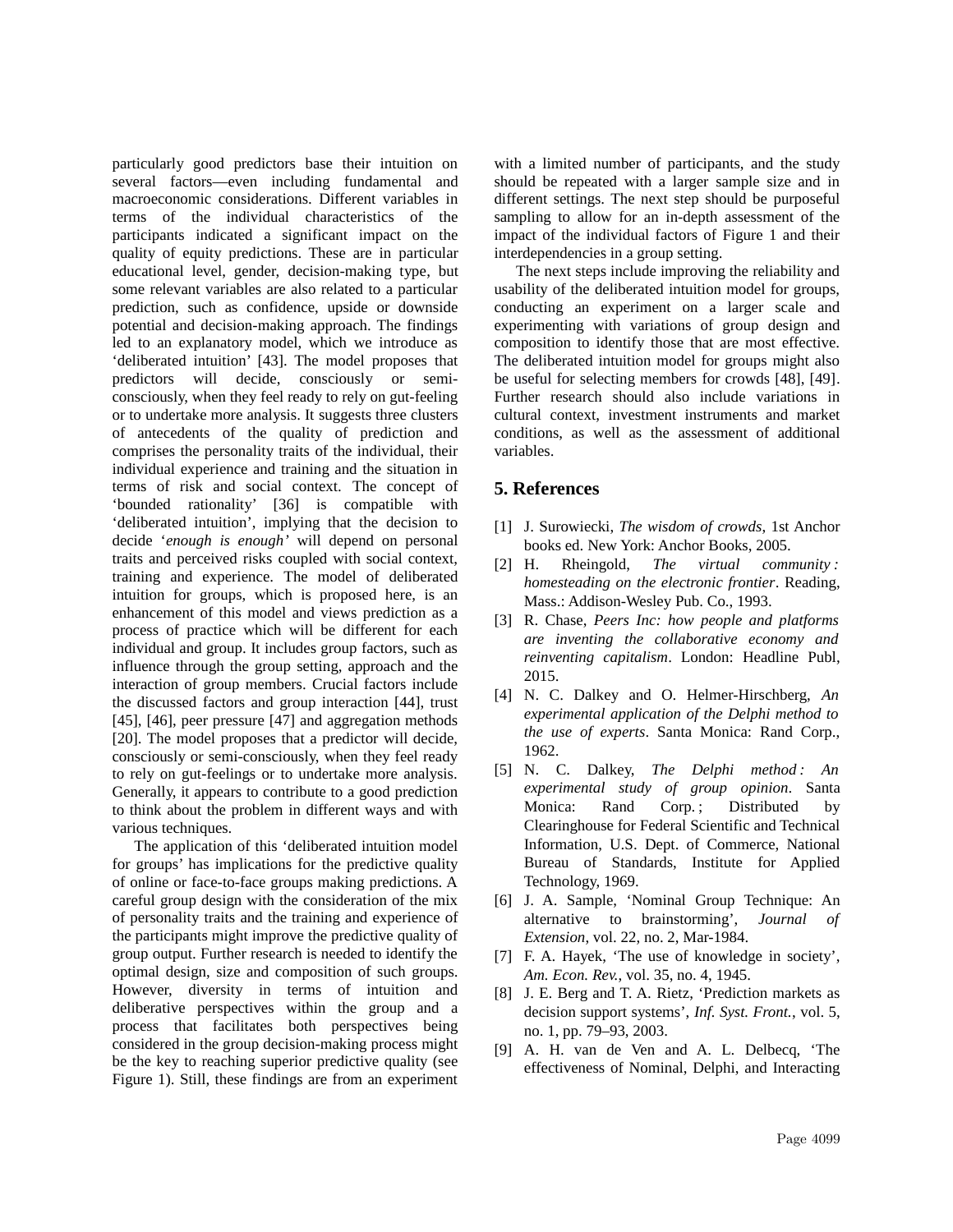Group Decision Making Processes', *Acad. Manage. J.*, vol. 17, no. 4, pp. 605–621, 1974.

- [10] D. Kahneman and A. Tversky, *Choices, values, and frames*. New York; Cambridge: Russell sage Foundation; Cambridge University Press, 2000.
- [11] C. Sunstein, *Infotopia : How many minds produce knowledge*. New York; Oxford: Oxford University Press, 2008.
- [12] S. L. Alter, *Decision support systems : Current practice and continuing challenges*. Reading Mass. [etc.]: Addison-Wesley Publ, 1980.
- [13] D. J. Power, *Decision support systems : Concepts and resources for managers*. Westport, Conn.: Quorum Books, 2002.
- [14] M. Diehl and W. Stroebe, *Productivity loss in idea-generating groups : Tracking down the blocking-effect*. Tübingen: Univ., 1990.
- [15] P. Miller, *The smart swarm : How understanding flocks, schools, and colonies can make us better at communicating, decision making, and getting things done*. New York: Avery, 2010.
- [16] P. B. Paulus, M. T. Dzindolet, G. Poletes, and L. M. Camacho, 'Perception of performance in group brainstorming: The illusion of group productivity', *Pers. Soc. Psychol. Bull.*, vol. 19, no. 1, p. 78, 1993.
- [17] J. S. Armstrong, 'Combining Forecasts', in *Principles of Forecasting: A Handbook for Researchers and Practitioners*, J. S. Armstrong, Ed. Norwell, MA: Kluwer/Springer, 2001, pp. 417–439.
- [18] N. Silver, *The signal and the noise: why so many predictions fail--but some don't*. New York: Penguin Press, 2012.
- [19] L. Hong and S. E. Page, 'Groups of diverse problem solvers can outperform groups of highability problem solvers', *Proc. Natl. Acad. Sci. U. S. A.*, vol. 101, no. 46, pp. 16385–16389, 2004.
- [20] J. Prpic and P. Shukla, 'Crowd Science: Measurements, Models, and Methods', 2016, pp. 4365–4374.
- [21] J. Prpić, A. Taeihagh, and J. Melton, 'The Fundamentals of Policy Crowdsourcing: The Fundamentals of Policy Crowdsourcing', *Policy Internet*, vol. 7, no. 3, pp. 340–361, Sep. 2015.
- [22] S. A. Jackson, S. Kleitman, L. Stankov, and P. Howie, 'Individual Differences in Decision Making Depend on Cognitive Abilities, Monitoring and Control', *J. Behav. Decis. Mak.*, vol. 30, no. 2, pp. 209–223, 2017.
- [23] D. V. Budescu and E. Chen, 'Identifying Expertise to Extract the Wisdom of Crowds', *Manag. Sci.*, vol. 61, no. 2, pp. 267–280, 2015.
- [24] M. Steyvers and B. Miller, 'Cognition and Collective Intelligence', *Handb. Collect. Intell.*, p. 119, 2015.
- [25] D. Prelec, H. S. Seung, and J. McCoy, 'A solution to the single-question crowd wisdom problem', *Nature*, vol. 541, no. 7638, pp. 532–535, Jan. 2017.
- [26] C. P. Davis-Stober, D. V. Budescu, S. B. Broomell, and J. Dana, 'The Composition of Optimally Wise Crowds', *Decis. Anal.*, vol. 12, no. 3, pp. 130–143, Sep. 2015.
- [27] H. Olsson and J. Loveday, 'A Comparison of Small Crowd Selection Methods.', in *CogSci*, 2015.
- [28] 'PredictWallStreet: Predict & Forecast Stocks Stock Market Predictions Online'. [Online]. Available: https://predictwallstreet.com/. [Accessed: 02-Sep-2017].
- [29] 'Does the "wisdom of crowds" produce alpha? | AllAboutAlpha: Alternative Investing Trends and Analysis | A finance blog about private equity, commodities, and other alternative asset classes.' [Online]. Available: http://www.allaboutalpha.com/blog/2008/02/10/do es-the-wisdom-of-crowds-produce-alpha/. [Accessed: 02-Sep-2017].
- [30] 'Investing with the "Wisdom of Crowds" | Stock Investor'. [Online]. Available: https://www.stockinvestor.com/23525/investingwisdom-crowds/. [Accessed: 02-Sep-2017].
- [31] J. Prpic, 'Specifying and Operationalizing an Organizational Theory of Crowdsourcing (Doctoral dissertation)', Doctoral dissertation, Luleå University of Technology, Luleå, 2017.
- [32] 'Collective Intelligence in a Computer-Mediated Environment: Government IS&T Book Chapter | IGI Global'. .
- [33] C. A. Kaplan, 'Collective intelligence: A new approach to stock price forecasting', in *IEEE INTERNATIONAL CONFERENCE ON SYSTEMS MAN AND CYBERNETICS*, 2001, vol. 5, pp. 2893–2898.
- [34] J. M. Keynes, *The general theory of employment, interest and money*. New York: Harcourt, Brace & World, 1936.